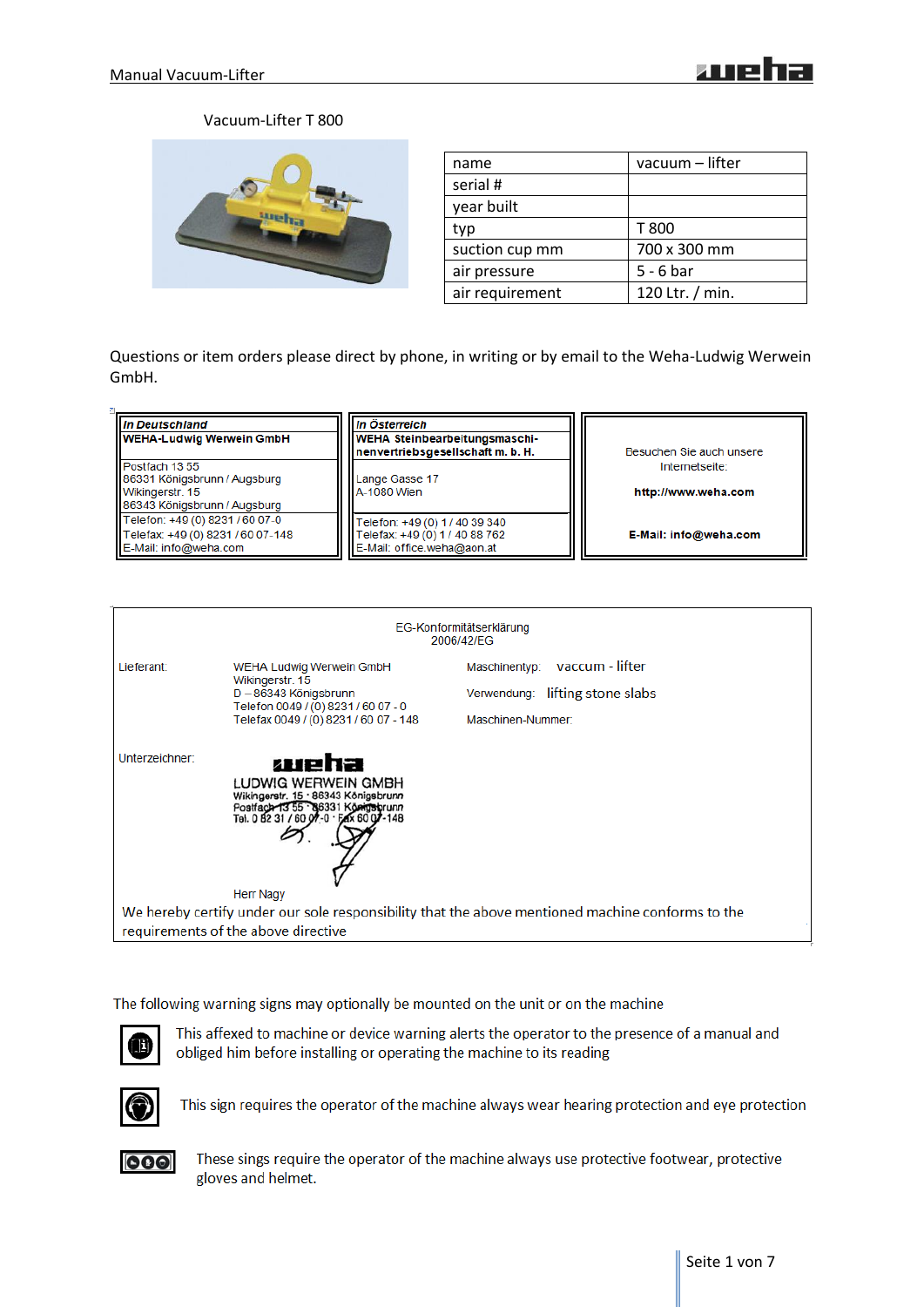

An exclamation mark appearing on the pages of this manual, which is framed by an equilateral triangle, marks an important indication that the operator should read and follow special attention



Recalling the obligation of waste separation in order to make materials in the recycling loop.



Labeling of swichtes, objects, etc. in the illustrations in these operating and instruction manual.

Please note carefully the information about the use of the machine or device!

Caution! Risk of injury! Improper use leads to physical damage!

The device or machine is specially designed for one or more applications out. The following chapters aim to introduce these applications in more detail and point out the dangers in dealing with the working fluid.

You have purchased a quality product of Weha-Ludwig Werwein GmbH The vacuum lifter T is a tool that will help you in converting from stone slabs and make your work easier.

#### Following features are particularly noteworthy:

- Easy and fast reacting without power
- Sturdy overall construction
- High lifting load with a stone slab

Vacuum lifter T is used exclusively for converting stone slabs:

- use the lifter t exclusively for the intended purposes and do not use agents that can damage the metal or individual modules!
- vacuum-Lifter T is completely designed and tailored to the applications out
- there must be no aid or object between stone plate and the sealing lip of the vacuum lifter T are inserted
- do not stand under suspended loads!

#### Safety regulations:

- before using the vacuum-lifter T thoroughly by this operating instruction
- keep the operating instructions carefully in the vicinity of the vacuum lifter T, for all future cases of doubt!
- the idiosyncratic rebuilding of installing options lead to go out from any liability and warranty by the dealer or manufacturer!
- remove all objects from the work area, which are a potential source of danger!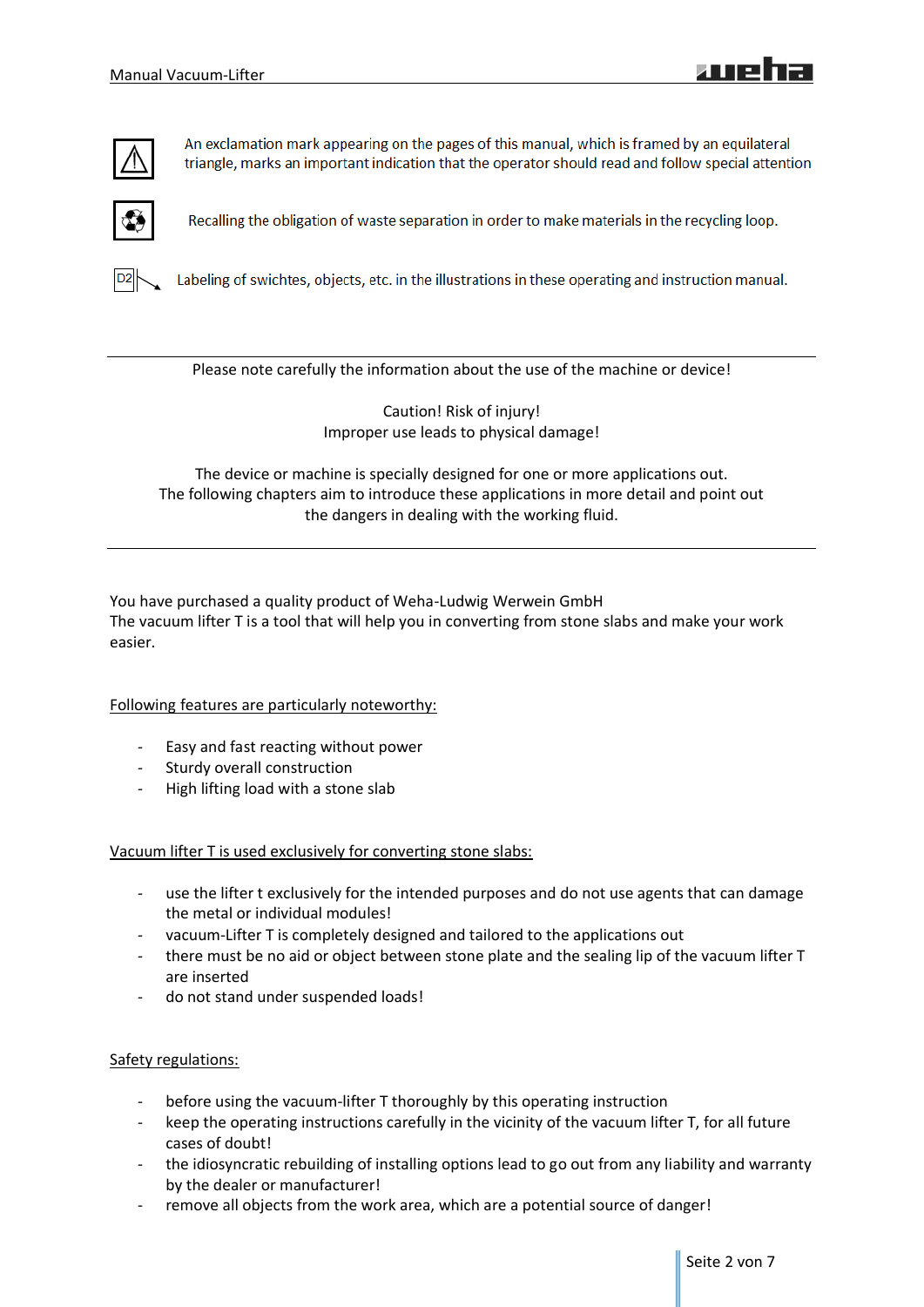- vacuum-lifter T may only be operated by appropriately authorized persons. Each operator must have read and understood this documentation
- before each use check the bearing parts and welds for damage! For the shortcomings in the operation of the vacuum-lifter is set T and the use by third must be prevented by suitable measures!
- check the seal lip damage and provide you with a damaged lip for decommissioning, by making the device or machine not useable and ensure that no danger for others out!
- Keep the work area provides for a base of enough support and slip resistance!
- Make sure that the surface on which you place the stone slab has sufficient capacity!
- Make sure that the sealing lip of the vacuum lifter T lie completely on the slab!
- Make sure that the stone slab to be lifted in the support area of the vacuum lifter T is dustfree and dry. The surface finish of the stone slab to be lifted must be ground smooth in the support area of the vacuum lifter T and beyond the stone slab in the contact area must be flat!
- Make sure that the vacuum lifter T is recognized in the focus of the stone slab! If excessive inclination of the slab the vacuum lifter T must be set accordingly!
- The compressed air supply must not be switched off when the vacuum lifter T a stone plate is sucked!
- Excessive rocking or shaking of the suspended load are not allowed!
- The vacuum lifter T may be sucked in and transported one at a stone slab!
- Keep the work area clean and provide them adequate lighting!
- walk under suspended loads is prohibited!
- Wear when handling vacuum lifter t always wear appropriate protective clothing, according to the accident prevention regulations! These includes for example:
	- Protective gloves according to the accident prevention regulations!
	- footwear according to the accident prevention regulations!
	- Hearing protection and safety glasses according to the accident prevention regulations!
- Use suitable only for the properties of the device workpiece materials, such as stone slabs without cracking ("healthy" stone plates)!
- Ensure that no one is being used in the vicinity of the device to reduce the risk of others!
- Check that all parts are correctly installed!
- If damage or malfunction of the device, so you immediately contact the dealer or manufacturer!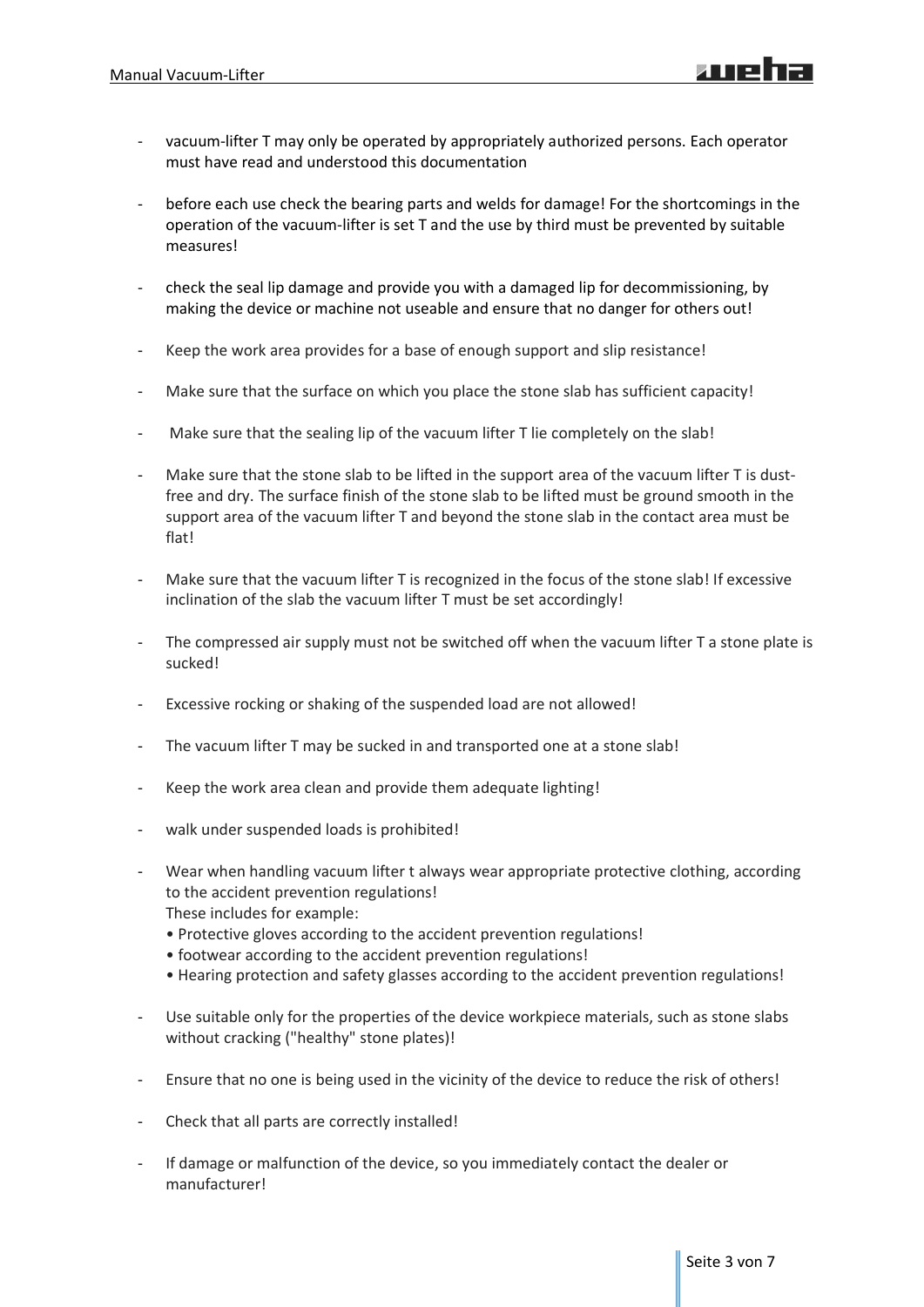- Protect the unit or the machine from the weather, such as rain water, sunlight, moisture, etc.!
- Ensure the separation of the various materials in the disposal that they can be fed into the recycling loop!

The vacuum lifter T has been manufactured in accordance with the general provisions in mechanical engineering.

The security system consists of:

- A pressure gauge for continuous monitoring of the vacuum during the lifting process
- The audible alarm sounds when the hazard warning device when the required vacuum is reached.

The nameplate provides information about the origin, identity and year of manufacture and, if necessary, on the maximum load capacity.

Please compare with tradition, the nameplate with the details on the first page of the manual. If different data, please contact us immediately with the dealer or the manufacturer.

| .ieferer:<br>Bezeichnung:<br>VD.       | <b>THE D-86343 Königsbrunn</b> |  |
|----------------------------------------|--------------------------------|--|
| Fabrik-Nr.<br>Baujahr:<br>max. Tragfk. |                                |  |

Please read the information in the Installation chapter carefully and follow the instructions meticulously. Any damage caused by non-observance are excluded from the liability of the manufacturer or the WEHA-Ludwig Werwein GmbH.

Check the shipment, any damage to the shipping container. Report damage during transport immediately to the carrier and the company WEHA!

# **Any defects caused by faulty installation and use are excluded from the warranty by the dealer or manufacturer!**

Normally you will the vacuum lifter T packaged with cardboard delivered. Check before starting with unpacking the accompanying delivery note with the items delivered!

#### Remove the transport packaging:

- Remove the tape or straps and grab the contents gently from!
- Exercise caution when unpacking the vacuum lifter T before, so as not to damage them!
- Serving the components of the vacuum lifter T on sharp edges can damage the surface protection and other components!

• Dispose of the packaging waste in accordance with local guidelines and lead them back into the material cycle to!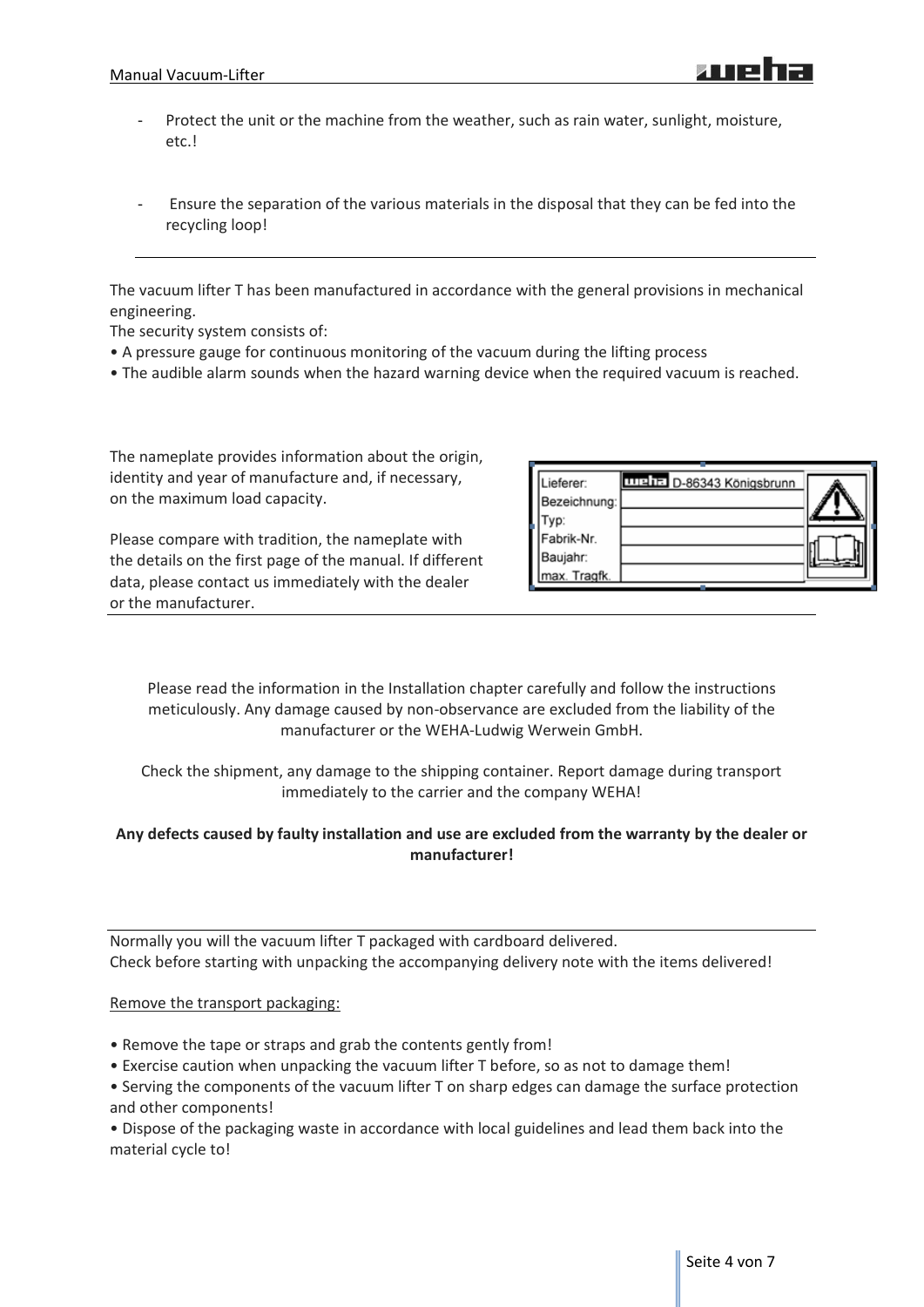Be sure to check before mounting the package if all required parts are present. Refer to the dealer or manufacturer if the delivery is not complete. The package includes:

- 1 x Vacuum Lifters T
- 1 x Operating and Instruction Manual

## **The vacuum lifter T is delivered to you and assembled. An assembly of the individual parts is not required.**

This chapter will teach you how to deal with the working fluid closer. Adhere strictly to use the vacuum lifter T optimally to the operating instructions!

Make sure that the protective layer of the metal parts will not be damaged by sharp objects!

Any defects caused by faulty installation, are excluded from the warranty by the dealer or manufacturer!

• The stone slab to be lifted must be positioned so that you can be transported to the vacuum lifter T. In such cases the suction of your vacuum lifter T can be fully seated.

• The vacuum lifter T must be placed in the center of gravity of the stone slab. Now the rest area of your vacuum lifter technical data refer.

• Make sure that the stone slab to be lifted in the support area of the vacuum lifter T is dust-free and dry. The surface of the stone slab to be lifted must be ground smooth and beyond the stone slab in the contact area must be flat in the area where the vacuum lifter T!

• Now the vacuum lifter T on the stone slab to be lifted in the middle of the center of gravity on the Set.

• Make sure that the sealing lip of the vacuum lifter T is fully seated on the stone slab. Make sure that the sealing lip is not twisted when in place and positioned correctly.

• In order to use the DL-injector, the air supply to the pneumatic nipple is connected first. The air pressure must not exceed 6.0 bar.

• Make sure that the vent valve is closed. The lever must here be turned to the right until it is at right angles.

- By positioning the vacuum by opening the ball valve in the arrow direction.
- The pressure gauge is displayed, the current release of the vacuum.

• When you reach a vacuum of -0.8 bar on the pressure gauge a sufficient vacuum is generated and the aspirated stone slab can be transported. The evacuation takes about 1 minute when the security vacuum tank not yet

## **The compressed air supply must not be switched off when the vacuum lifter T a stone plate is sucked!**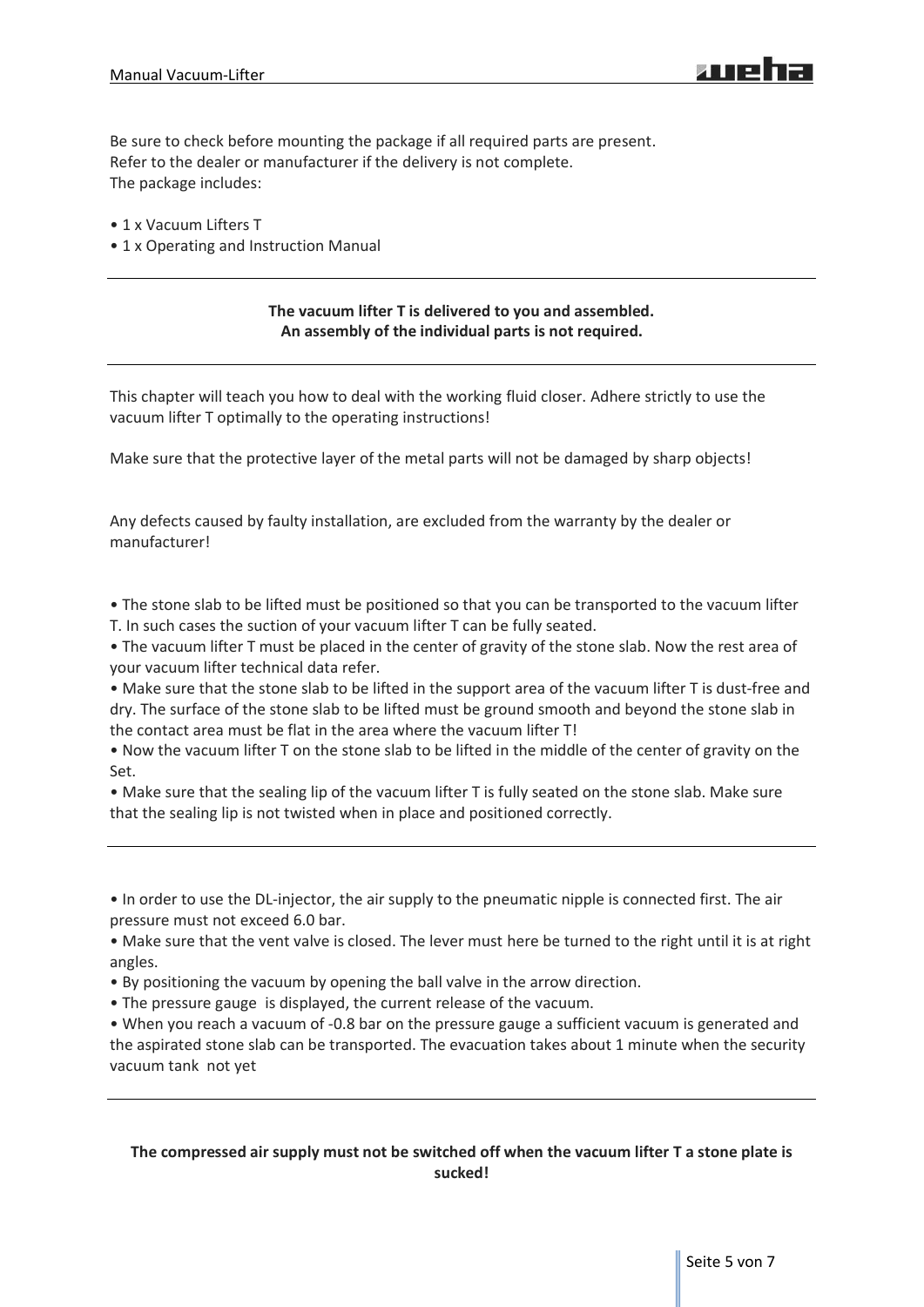- Make sure that no vacuum loss occurs. If a vacuum loss, the stone slab cannot be transported. The sealing lip and the bearing surface shall be checked and it must again be generated vacuum. During another failed attempt of vacuum lifters T is to undergo an examination, whether this is in perfect working condition.
	- With the shekel of the vacuum lifter T is now connected to the lifting device.
- Make sure that the lifting equipment used and the lifter has the required bearing capacity to carry the full load lifting and transport. Make sure using the technical data that the permissible load their lifter is not exceeded. The load is halved when vertical transport of stone slabs!
	- Lift off the vacuum lifter T with the lifting device until the stone slab hangs freely.
- Make sure now that the stone slab hangs horizontally as possible. By tilting the stone slab of the vacuum lifter T must be set accordingly, as the stone slab otherwise detached from the vacuum lifter

T!

- Now the stone slab can be lifted to transport height.
- Transport may no vibrations occur and also may not commute the stone slab.

# **Caution Danger! Never stand under suspended loads! During transport, observe the manometer and settle immediately the stone slab upon the occurrence of a vacuum loss! The danger zone following must not be entered!**

- Make sure that the surface on which you now take the stone slab has sufficient capacity!
	- Is now the stone slab placed and secured, the ball valve must be closed.
- Now open the vent valve . The vacuum chamber and the vacuum tank safety are now ventilated. • The vacuum lifter T can now be lifted from the stone slab.

Below are listed the activities that must be carried out the operator of the vacuum lifter T, by a person with the appropriate technical knowledge! For damage caused by failure to follow these instructions, the manufacturer accepts no liability!

• The sealing lip of your vacuum lifter must be cleaned monthly and checked for damage.

• The water must be regularly attached (as necessary, depending on the humidity of the incoming ambient air) by actuating the drain valve to be emptied in order to prevent rusting of the safety tank inside.

• The vacuum lifter T is a load receiving means! The entrepreneur who uses the vacuum lifter T has to ensure that the vacuum lifter T is checked at intervals not exceeding one year by an expert! (§ 23, para. 2, BGV D6)

• The next test date of the vacuum lifter is T "next inspection date" shown on the yellow badge. (z. B. in April 2004)

• repairs and welds (poisoning!) Must be performed only by persons who have the necessary knowledge and skills for this!

• You can check your vacuum lifter T by an expert at the company WEHA-Ludwig Werwein GmbH in Königsbrunn, ask us!